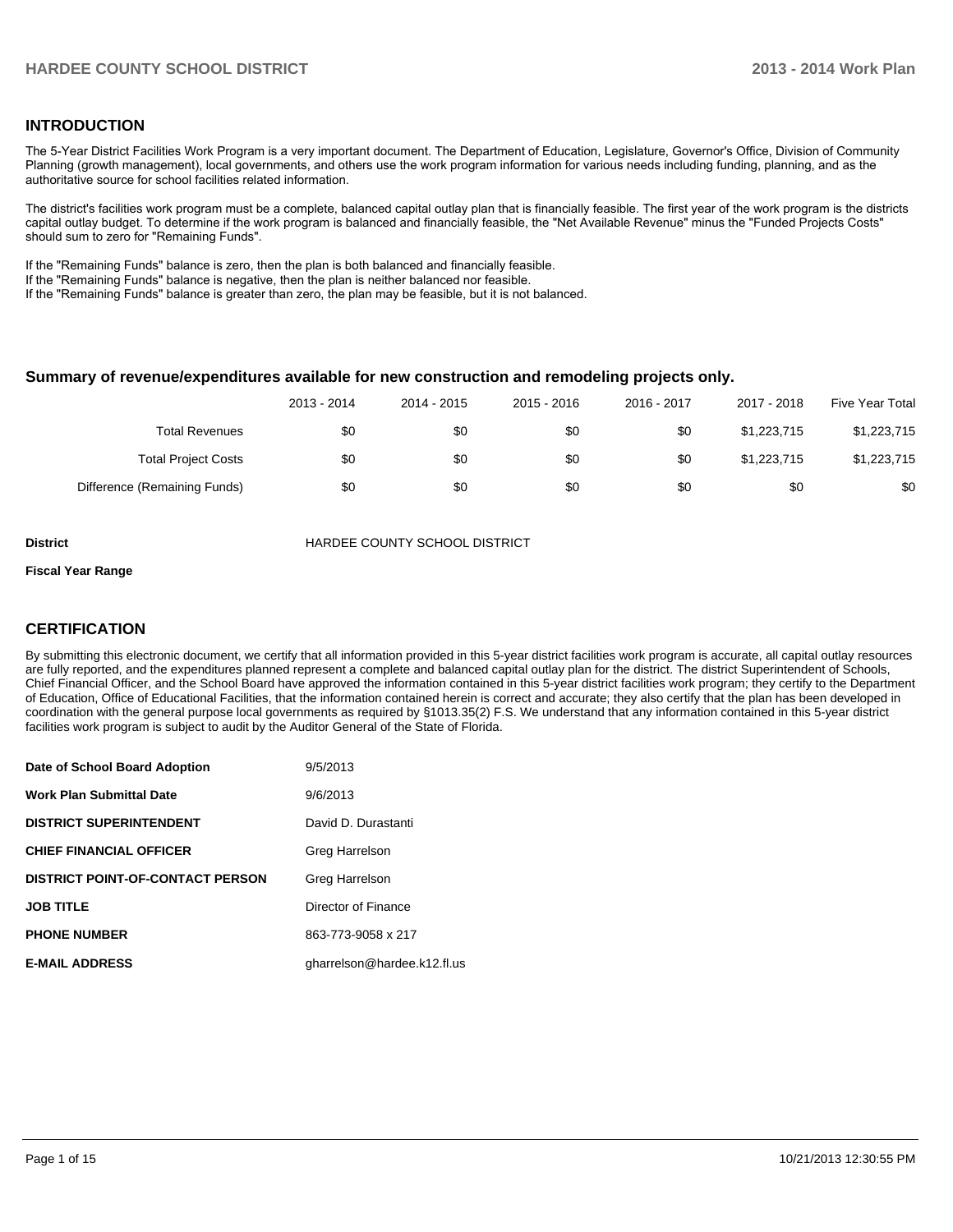# **Expenditures**

#### **Expenditure for Maintenance, Repair and Renovation from 1.50-Mills and PECO**

Annually, prior to the adoption of the district school budget, each school board must prepare a tentative district facilities work program that includes a schedule of major repair and renovation projects necessary to maintain the educational and ancillary facilities of the district.

| Item                                                                                                                                                                                                                                                                                                | 2013 - 2014<br><b>Actual Budget</b> | $2014 - 2015$<br>Projected | 2015 - 2016<br>Projected | 2016 - 2017<br>Projected | 2017 - 2018<br>Projected | <b>Total</b> |
|-----------------------------------------------------------------------------------------------------------------------------------------------------------------------------------------------------------------------------------------------------------------------------------------------------|-------------------------------------|----------------------------|--------------------------|--------------------------|--------------------------|--------------|
| <b>HVAC</b>                                                                                                                                                                                                                                                                                         | \$170,000                           | \$100,000                  | \$125,000                | \$125,000                | \$175,000                | \$695,000    |
| BOWLING GREEN ELEMENTARY, HARDEE COMMUNITY EDUCATION CENTER, HARDEE JUNIOR HIGH (OLD), HARDEE SENIOR<br>Locations:<br>HIGH, HARDEE SUPERINTENDENT'S OFFICE, MAINTENANCE DEPARTMENT, NORTH WAUCHULA ELEMENTARY, PIONEER<br>ACADEMY, TRANSPORTATION DEPARTMENT, WAUCHULA ELEMENTARY, ZOLFO ELEMENTARY |                                     |                            |                          |                          |                          |              |
| Flooring                                                                                                                                                                                                                                                                                            | \$0                                 | \$0                        | \$0                      | \$0                      | \$0                      | \$0          |
| Locations: No Locations for this expenditure.                                                                                                                                                                                                                                                       |                                     |                            |                          |                          |                          |              |
| Roofing                                                                                                                                                                                                                                                                                             | \$0                                 | \$0                        | \$0                      | \$0                      | \$0                      | \$0          |
| No Locations for this expenditure.<br>Locations:                                                                                                                                                                                                                                                    |                                     |                            |                          |                          |                          |              |
| Safety to Life                                                                                                                                                                                                                                                                                      | \$0                                 | \$0                        | \$0                      | \$0                      | \$0                      | \$0          |
| Locations:<br>No Locations for this expenditure.                                                                                                                                                                                                                                                    |                                     |                            |                          |                          |                          |              |
| Fencing                                                                                                                                                                                                                                                                                             | \$0                                 | \$0                        | \$0                      | \$0                      | \$0                      | \$0          |
| Locations: No Locations for this expenditure.                                                                                                                                                                                                                                                       |                                     |                            |                          |                          |                          |              |
| Parking                                                                                                                                                                                                                                                                                             | \$0                                 | \$0                        | \$0                      | \$0                      | \$0                      | \$0          |
| Locations: No Locations for this expenditure.                                                                                                                                                                                                                                                       |                                     |                            |                          |                          |                          |              |
| Electrical                                                                                                                                                                                                                                                                                          | \$0                                 | \$0                        | \$0                      | \$0                      | \$0                      | \$0          |
| Locations: No Locations for this expenditure.                                                                                                                                                                                                                                                       |                                     |                            |                          |                          |                          |              |
| Fire Alarm                                                                                                                                                                                                                                                                                          | \$0                                 | \$0                        | \$0                      | \$0                      | \$0                      | \$0          |
| Locations: No Locations for this expenditure.                                                                                                                                                                                                                                                       |                                     |                            |                          |                          |                          |              |
| Telephone/Intercom System                                                                                                                                                                                                                                                                           | \$0                                 | \$0                        | \$0                      | \$0                      | \$0                      | \$0          |
| Locations: No Locations for this expenditure.                                                                                                                                                                                                                                                       |                                     |                            |                          |                          |                          |              |
| <b>Closed Circuit Television</b>                                                                                                                                                                                                                                                                    | \$0                                 | \$0                        | \$0                      | \$0                      | \$0                      | \$0          |
| Locations: No Locations for this expenditure.                                                                                                                                                                                                                                                       |                                     |                            |                          |                          |                          |              |
| Paint                                                                                                                                                                                                                                                                                               | \$0                                 | \$0                        | \$0                      | \$0                      | \$0                      | \$0          |
| Locations: No Locations for this expenditure.                                                                                                                                                                                                                                                       |                                     |                            |                          |                          |                          |              |
| Maintenance/Repair                                                                                                                                                                                                                                                                                  | \$0                                 | \$0                        | \$0                      | \$0                      | \$0                      | \$0          |
| Locations: No Locations for this expenditure.                                                                                                                                                                                                                                                       |                                     |                            |                          |                          |                          |              |
| <b>Sub Total:</b>                                                                                                                                                                                                                                                                                   | \$170,000                           | \$100,000                  | \$125,000                | \$125,000                | \$175,000                | \$695,000    |

| ∟PF ∩<br>Expenditures<br><br>vidil<br>iltik<br>טוויי | .,<br>- JU - | $\sim$<br> | $\sim$<br>JU. | . .<br>.DU | ┅<br>. | m ^<br>w |
|------------------------------------------------------|--------------|------------|---------------|------------|--------|----------|
|------------------------------------------------------|--------------|------------|---------------|------------|--------|----------|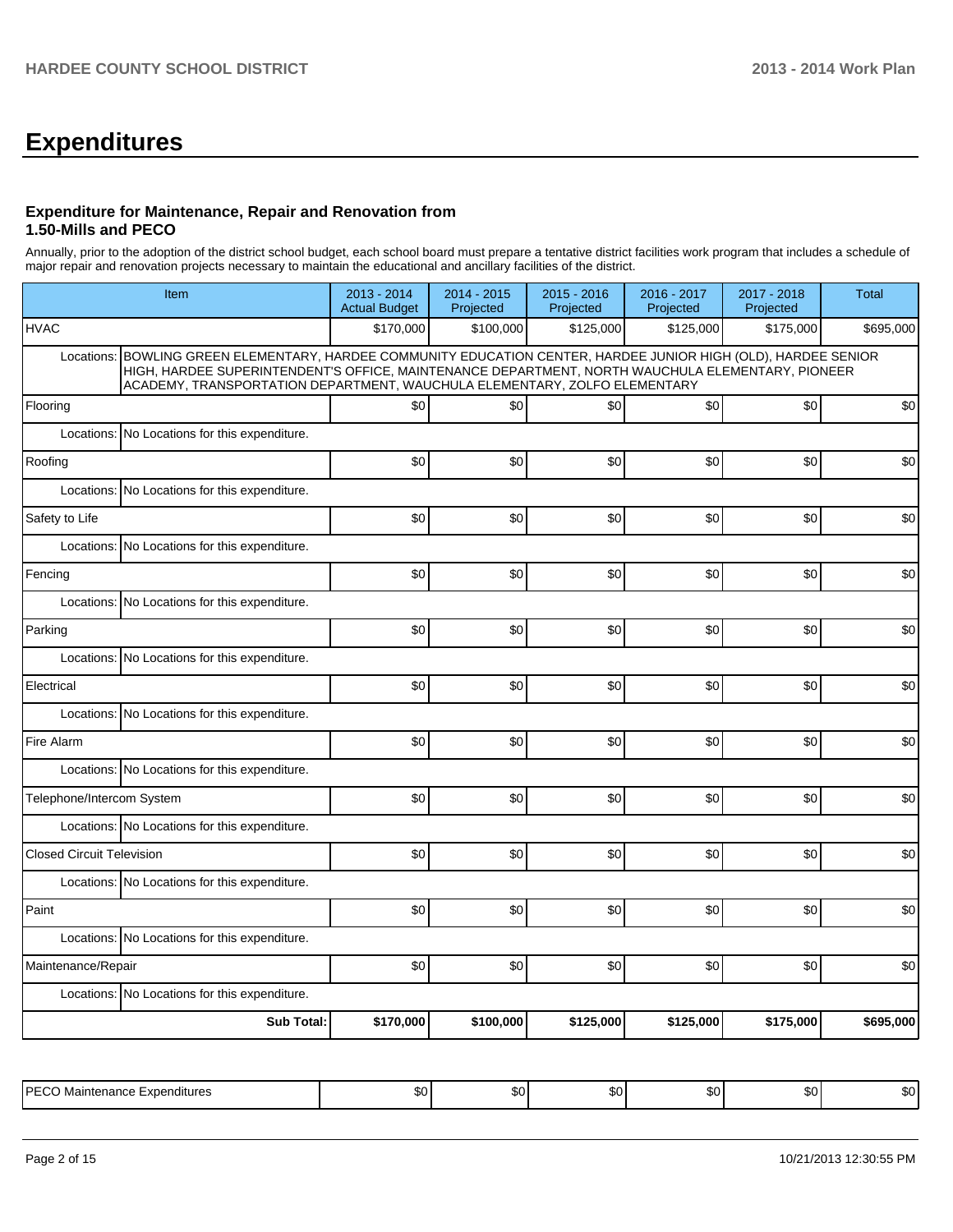| 1.50 Mill Sub<br>Total: I | \$170.000 l | \$100,000 | \$125,000 | \$125,000 | \$175,000 | \$695,000 |
|---------------------------|-------------|-----------|-----------|-----------|-----------|-----------|
|                           |             |           |           |           | - 301 1   |           |

No items have been specified.

| Total: | \$170,000 | \$100,000 | \$125,000 | ホィヘビ<br>\$125,000 | <b>¢475</b><br>'175.000, | \$695,000 |
|--------|-----------|-----------|-----------|-------------------|--------------------------|-----------|
|--------|-----------|-----------|-----------|-------------------|--------------------------|-----------|

#### **Local 1.50 Mill Expenditure For Maintenance, Repair and Renovation**

Anticipated expenditures expected from local funding sources over the years covered by the current work plan.

| Item                                                         | 2013 - 2014<br><b>Actual Budget</b> | 2014 - 2015<br>Projected | $2015 - 2016$<br>Projected | 2016 - 2017<br>Projected | 2017 - 2018<br>Projected | <b>Total</b> |
|--------------------------------------------------------------|-------------------------------------|--------------------------|----------------------------|--------------------------|--------------------------|--------------|
| Remaining Maint and Repair from 1.5 Mills                    | \$170,000                           | \$100,000                | \$125,000                  | \$125,000                | \$175,000                | \$695,000    |
| Maintenance/Repair Salaries                                  | \$0                                 | \$0                      | \$0                        | \$0                      | \$0                      | \$0          |
| <b>School Bus Purchases</b>                                  | \$496,403                           | \$125,000                | \$255,000                  | \$130,000                | \$390,000                | \$1,396,403  |
| <b>Other Vehicle Purchases</b>                               | \$0                                 | \$0                      | \$0                        | \$0                      | \$0                      | \$0          |
| Capital Outlay Equipment                                     | \$477,838                           | \$240,000                | \$240,000                  | \$240,000                | \$360,000                | \$1,557,838  |
| Rent/Lease Payments                                          | \$0                                 | \$0                      | \$0                        | \$0                      | \$0                      | \$0          |
| <b>COP Debt Service</b>                                      | \$0                                 | \$0                      | \$0                        | \$0                      | \$0                      | \$0          |
| Rent/Lease Relocatables                                      | \$0                                 | \$0                      | \$0                        | \$0                      | \$0                      | \$0          |
| <b>Environmental Problems</b>                                | \$0                                 | \$0                      | \$0                        | \$0                      | \$0                      | \$0          |
| s.1011.14 Debt Service                                       | \$0                                 | \$0                      | \$0                        | \$0                      | \$0                      | \$0          |
| <b>Special Facilities Construction Account</b>               | \$0                                 | \$0                      | \$0                        | \$0                      | \$0                      | \$0          |
| Premiums for Property Casualty Insurance - 1011.71<br>(4a,b) | \$0                                 | \$251,202                | \$116,815                  | \$269,836                | \$275,000                | \$912,853    |
| Qualified School Construction Bonds (QSCB)                   | \$0                                 | \$0                      | \$0                        | \$0                      | \$0                      | \$0          |
| Qualified Zone Academy Bonds (QZAB)                          | \$0                                 | \$0                      | \$0                        | \$0                      | \$0                      | \$0          |
| Flooring                                                     | \$0                                 | \$20,000                 | \$20,000                   | \$20,000                 | \$40,000                 | \$100,000    |
| Roofing per consultant priorities (Districtwide)             | \$14,999                            | \$100,000                | \$100,000                  | \$100,000                | \$200,000                | \$514,999    |
| HVAC renovation Sr. High                                     | \$32,500                            | \$0                      | \$0                        | \$0                      | \$0                      | \$32,500     |
| Stadium renovations and improvements                         | \$450,000                           | \$0                      | \$0                        | \$0                      | \$0                      | \$450,000    |
| Renovate Sr. High biotech lab                                | \$32,500                            | \$0                      | \$0                        | \$0                      | \$0                      | \$32,500     |
| <b>Local Expenditure Totals:</b>                             | \$1,674,240                         | \$836,202                | \$856,815                  | \$884,836                | \$1,440,000              | \$5,692,093  |

### **Revenue**

#### **1.50 Mill Revenue Source**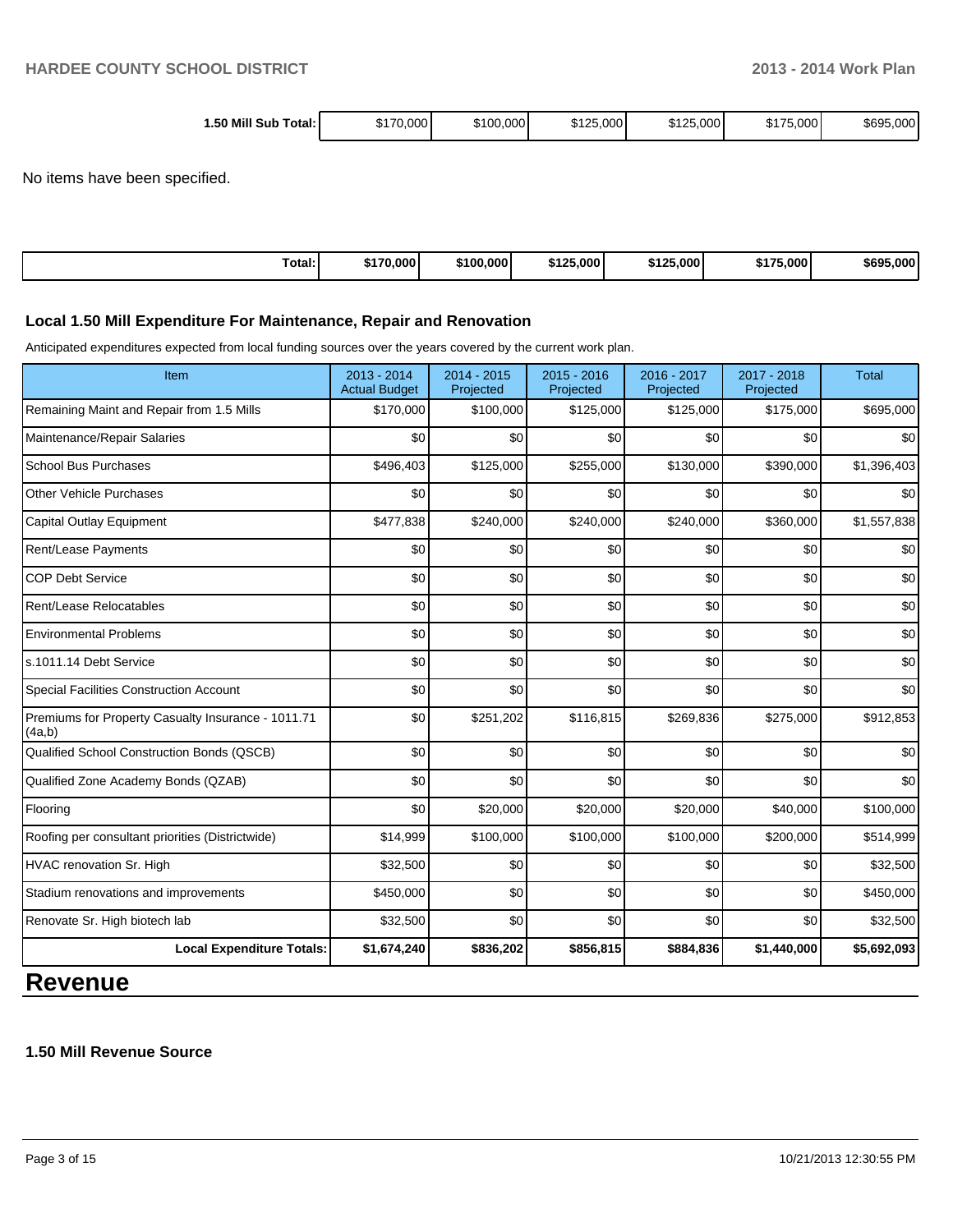Schedule of Estimated Capital Outlay Revenue from each currently approved source which is estimated to be available for expenditures on the projects included in the tentative district facilities work program. All amounts are NET after considering carryover balances, interest earned, new COP's, 1011.14 and 1011.15 loans, etc. Districts cannot use 1.5-Mill funds for salaries except for those explicitly associated with maintenance/repair projects. (1011.71 (5), F.S.)

| <b>Item</b>                                                                         | Fund | $2013 - 2014$<br><b>Actual Value</b> | $2014 - 2015$<br>Projected | $2015 - 2016$<br>Projected | $2016 - 2017$<br>Projected | $2017 - 2018$<br>Projected | Total           |
|-------------------------------------------------------------------------------------|------|--------------------------------------|----------------------------|----------------------------|----------------------------|----------------------------|-----------------|
| (1) Non-exempt property<br>lassessed valuation                                      |      | \$1,548,803,196                      | \$1,644,629,154            | \$1,687,572,459            | \$1,745,949,777            | \$1,817,315,648            | \$8,444,270,234 |
| $(2)$ The Millege projected for<br>discretionary capital outlay per<br>ls.1011.71   |      | 0.50                                 | 0.50                       | 0.50                       | 0.50                       | 1.50                       |                 |
| $(3)$ Full value of the 1.50-Mill<br>discretionary capital outlay per<br>ls.1011.71 |      | \$2,601,989                          | \$2.762.977                | \$2,835,122                | \$2,933,196                | \$3,053,090                | \$14,186,374    |
| $(4)$ Value of the portion of the 1.50<br>I-Mill ACTUALLY levied                    | 370  | \$743,426                            | \$789,422                  | \$810.035                  | \$838,056                  | \$2,616,935                | \$5,797,874     |
| $(5)$ Difference of lines (3) and (4)                                               |      | \$1,858,563                          | \$1,973,555                | \$2,025,087                | \$2,095,140                | \$436,155                  | \$8,388,500     |

#### **PECO Revenue Source**

The figure in the row designated "PECO Maintenance" will be subtracted from funds available for new construction because PECO maintenance dollars cannot be used for new construction.

| Item                                  | Fund | $2013 - 2014$<br><b>Actual Budget</b> | $2014 - 2015$<br>Projected | $2015 - 2016$<br>Projected | 2016 - 2017<br>Projected | 2017 - 2018<br>Projected | <b>Total</b> |
|---------------------------------------|------|---------------------------------------|----------------------------|----------------------------|--------------------------|--------------------------|--------------|
| <b>IPECO New Construction</b>         | 340  | \$0 <sub>1</sub>                      | \$0 <sub>1</sub>           | \$0                        | \$0 <sub>0</sub>         | \$0                      | \$0          |
| <b>IPECO Maintenance Expenditures</b> |      | \$0 <sub>1</sub>                      | \$0 <sub>1</sub>           | \$0                        | \$0                      | \$0 <sub>1</sub>         | \$0          |
|                                       |      | \$0                                   | \$0                        | \$0                        | \$0                      | \$0                      | \$0          |

#### **CO & DS Revenue Source**

Revenue from Capital Outlay and Debt Service funds.

| Item                                              | Fund | 2013 - 2014<br><b>Actual Budget</b> | $2014 - 2015$<br>Projected | $2015 - 2016$<br>Projected | $2016 - 2017$<br>Projected | $2017 - 2018$<br>Projected | Total     |
|---------------------------------------------------|------|-------------------------------------|----------------------------|----------------------------|----------------------------|----------------------------|-----------|
| CO & DS Cash Flow-through<br><b>I</b> Distributed | 360  | \$43.674                            | \$43.674                   | \$43.674                   | \$43.674                   | \$43,674                   | \$218,370 |
| ICO & DS Interest on<br>Undistributed CO          | 360  | \$1.706                             | \$1,706                    | \$1,706                    | \$1.706                    | \$1,706                    | \$8,530   |
|                                                   |      | \$45,380                            | \$45,380                   | \$45,380                   | \$45,380                   | \$45,380                   | \$226,900 |

#### **Fair Share Revenue Source**

All legally binding commitments for proportionate fair-share mitigation for impacts on public school facilities must be included in the 5-year district work program.

Nothing reported for this section.

#### **Sales Surtax Referendum**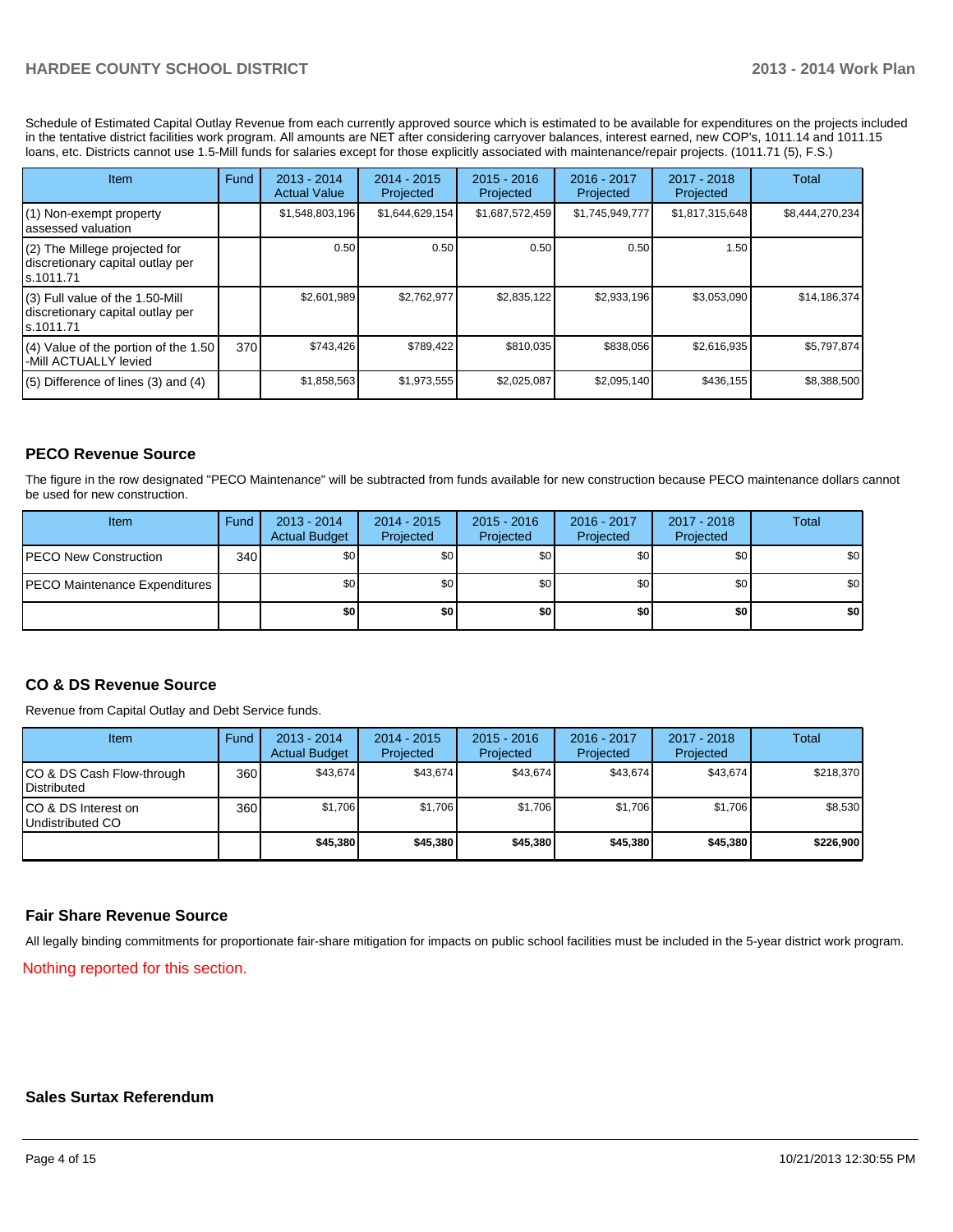Specific information about any referendum for a 1-cent or ½-cent surtax referendum during the previous year.

**Did the school district hold a surtax referendum during the past fiscal year 2012 - 2013?**

No

#### **Additional Revenue Source**

Any additional revenue sources

| Item                                                                                                                      | 2013 - 2014<br><b>Actual Value</b> | 2014 - 2015<br>Projected | $2015 - 2016$<br>Projected | 2016 - 2017<br>Projected | 2017 - 2018<br>Projected | <b>Total</b> |
|---------------------------------------------------------------------------------------------------------------------------|------------------------------------|--------------------------|----------------------------|--------------------------|--------------------------|--------------|
| Proceeds from a s.1011.14/15 F.S. Loans                                                                                   | \$0                                | \$0                      | \$0                        | \$0                      | \$0                      | \$0          |
| District Bonds - Voted local bond<br>referendum proceeds per s.9, Art VII<br><b>State Constitution</b>                    | \$0                                | \$0                      | \$0                        | \$0                      | \$0                      | \$0          |
| Proceeds from Special Act Bonds                                                                                           | \$0                                | \$0                      | \$0                        | \$0                      | \$0                      | \$0          |
| Estimated Revenue from CO & DS Bond<br>Sale                                                                               | \$0                                | \$0                      | \$0                        | \$0                      | \$0                      | \$0          |
| Proceeds from Voted Capital<br>Improvements millage                                                                       | \$0                                | \$0                      | \$0                        | \$0                      | \$0                      | \$0          |
| Other Revenue for Other Capital Projects                                                                                  | \$97,499                           | \$0                      | \$0                        | \$0                      | \$0                      | \$97,499     |
| Proceeds from 1/2 cent sales surtax<br>authorized by school board                                                         | \$0                                | \$0                      | \$0                        | \$0                      | \$0                      | \$0          |
| Proceeds from local governmental<br>infrastructure sales surtax                                                           | \$0                                | \$0                      | \$0                        | \$0                      | \$0                      | \$0          |
| Proceeds from Certificates of<br>Participation (COP's) Sale                                                               | \$0                                | \$0                      | \$0                        | \$0                      | \$0                      | \$0          |
| Classrooms First Bond proceeds amount<br>authorized in FY 1997-98                                                         | \$0                                | \$0                      | \$0                        | \$0                      | \$0                      | \$0          |
| Classrooms for Kids                                                                                                       | \$0                                | \$0                      | \$0                        | \$0                      | \$0                      | \$0          |
| <b>District Equity Recognition</b>                                                                                        | \$0                                | \$0                      | \$0                        | \$0                      | \$0                      | \$0          |
| <b>Federal Grants</b>                                                                                                     | \$32,500                           | \$0                      | \$0                        | \$0                      | \$0                      | \$32,500     |
| Proportionate share mitigation (actual<br>cash revenue only, not in kind donations)                                       | \$0                                | \$0                      | \$0                        | \$0                      | \$0                      | \$0          |
| Impact fees received                                                                                                      | \$0                                | \$0                      | \$0                        | \$0                      | \$0                      | \$0          |
| Private donations                                                                                                         | \$400,000                          | \$0                      | \$0                        | \$0                      | \$0                      | \$400,000    |
| Grants from local governments or not-for-<br>profit organizations                                                         | \$0                                | \$0                      | \$0                        | \$0                      | \$0                      | \$0          |
| Interest, Including Profit On Investment                                                                                  | \$0                                | \$1,400                  | \$1,400                    | \$1,400                  | \$1,400                  | \$5,600      |
| Revenue from Bonds pledging proceeds<br>from 1 cent or 1/2 cent Sales Surtax                                              | \$0                                | \$0                      | \$0                        | \$0                      | \$0                      | \$0          |
| <b>Total Fund Balance Carried Forward</b>                                                                                 | \$355,435                          | \$0                      | \$0                        | \$0                      | \$0                      | \$355.435    |
| General Capital Outlay Obligated Fund<br><b>Balance Carried Forward From Total</b><br><b>Fund Balance Carried Forward</b> | \$0                                | \$0                      | \$0                        | \$0                      | \$0                      | \$0          |
| <b>Special Facilities Construction Account</b>                                                                            | \$0                                | \$0                      | \$0                        | \$0                      | \$0                      | \$0          |
| One Cent - 1/2 Cent Sales Surtax Debt<br>Service From Total Fund Balance Carried<br>Forward                               | \$0                                | \$0                      | \$0                        | \$0                      | \$0                      | \$0          |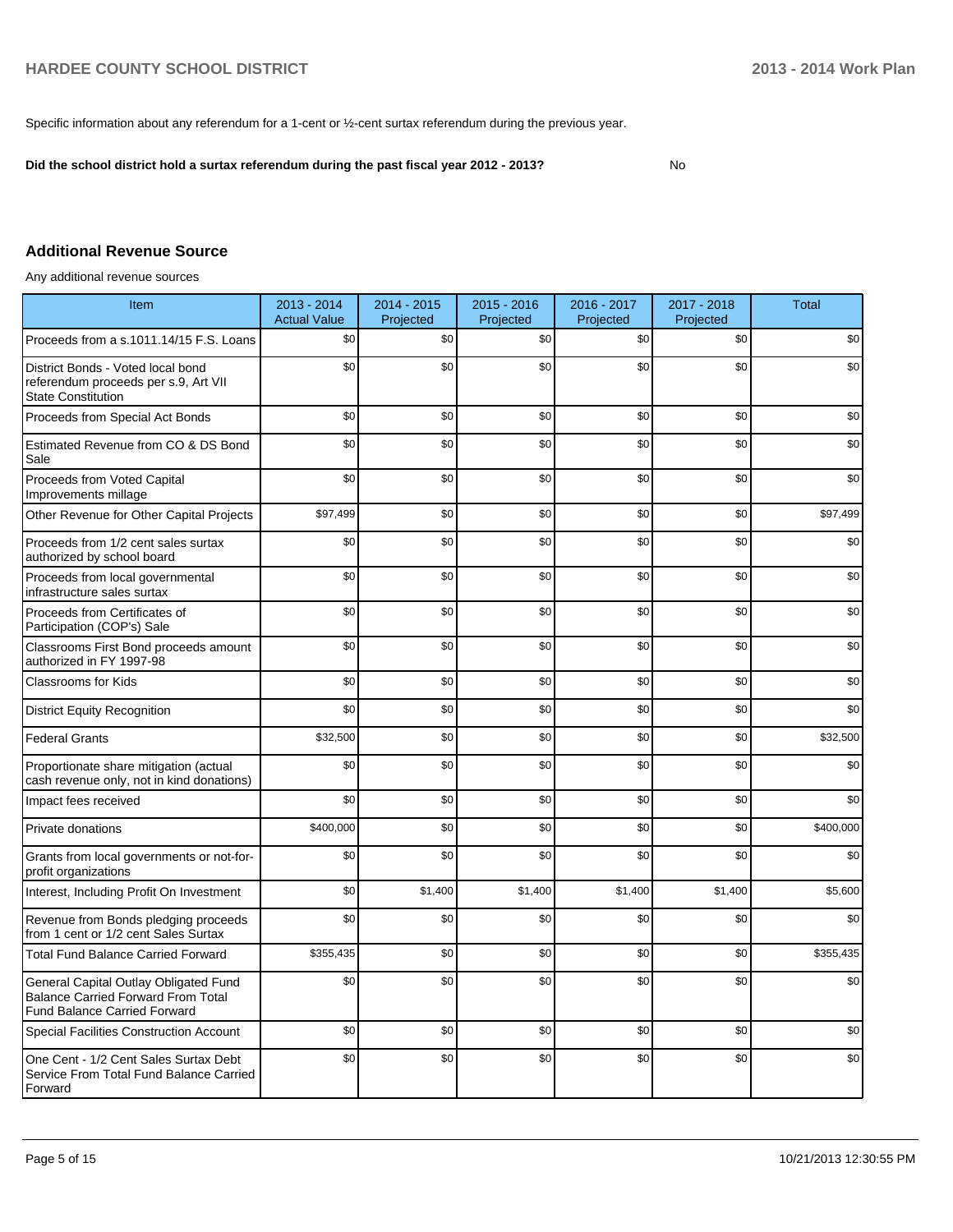| Capital Outlay Projects Funds Balance<br><b>ICarried Forward From Total Fund</b><br><b>Balance Carried Forward</b> | \$O I     | \$0     | \$0     | ا 30    | \$0     | \$0       |
|--------------------------------------------------------------------------------------------------------------------|-----------|---------|---------|---------|---------|-----------|
| Subtotal                                                                                                           | \$885.434 | \$1.400 | \$1.400 | \$1,400 | \$1,400 | \$891.034 |

### **Total Revenue Summary**

| <b>Item Name</b>                                           | 2013 - 2014<br><b>Budget</b> | $2014 - 2015$<br>Projected | $2015 - 2016$<br>Projected | $2016 - 2017$<br>Projected | $2017 - 2018$<br>Projected | <b>Five Year Total</b> |
|------------------------------------------------------------|------------------------------|----------------------------|----------------------------|----------------------------|----------------------------|------------------------|
| Local 1.5 Mill Discretionary Capital Outlay<br>l Revenue   | \$743,426                    | \$789,422                  | \$810,035                  | \$838,056                  | \$2,616,935                | \$5,797,874            |
| PECO and 1.5 Mill Maint and Other 1.5<br>Mill Expenditures | (\$1,674,240)                | (\$836,202)                | (\$856, 815)               | (\$884, 836)               | (\$1,440,000)              | (\$5,692,093)          |
| IPECO Maintenance Revenue                                  | \$0 <sub>1</sub>             | \$0                        | \$0                        | \$0                        | \$0                        | \$0 <sub>1</sub>       |
| Available 1.50 Mill for New<br><b>Construction</b>         | $($ \$930,814)               | ( \$46,780]                | ( \$46,780]                | ( \$46,780]                | \$1,176,935                | \$105,781              |

| <b>Item Name</b>                      | 2013 - 2014<br><b>Budget</b> | $2014 - 2015$<br>Projected | $2015 - 2016$<br>Projected | 2016 - 2017<br>Projected | 2017 - 2018<br>Projected | <b>Five Year Total</b> |
|---------------------------------------|------------------------------|----------------------------|----------------------------|--------------------------|--------------------------|------------------------|
| ICO & DS Revenue                      | \$45,380                     | \$45,380                   | \$45,380                   | \$45,380                 | \$45,380                 | \$226,900              |
| <b>IPECO New Construction Revenue</b> | \$0 <sub>1</sub>             | \$0                        | \$0                        | \$0                      | \$0                      | \$0                    |
| IOther/Additional Revenue             | \$885,434                    | \$1,400                    | \$1,400                    | \$1,400                  | \$1,400                  | \$891,034              |
| <b>Total Additional Revenuel</b>      | \$930,814                    | \$46,780                   | \$46,780                   | \$46,780                 | \$46,780                 | \$1,117,934            |
| <b>Total Available Revenue</b>        | \$0                          | \$0                        | \$0                        | \$0                      | \$1,223,715              | \$1,223,715            |

## **Project Schedules**

#### **Capacity Project Schedules**

A schedule of capital outlay projects necessary to ensure the availability of satisfactory classrooms for the projected student enrollment in K-12 programs.

Nothing reported for this section.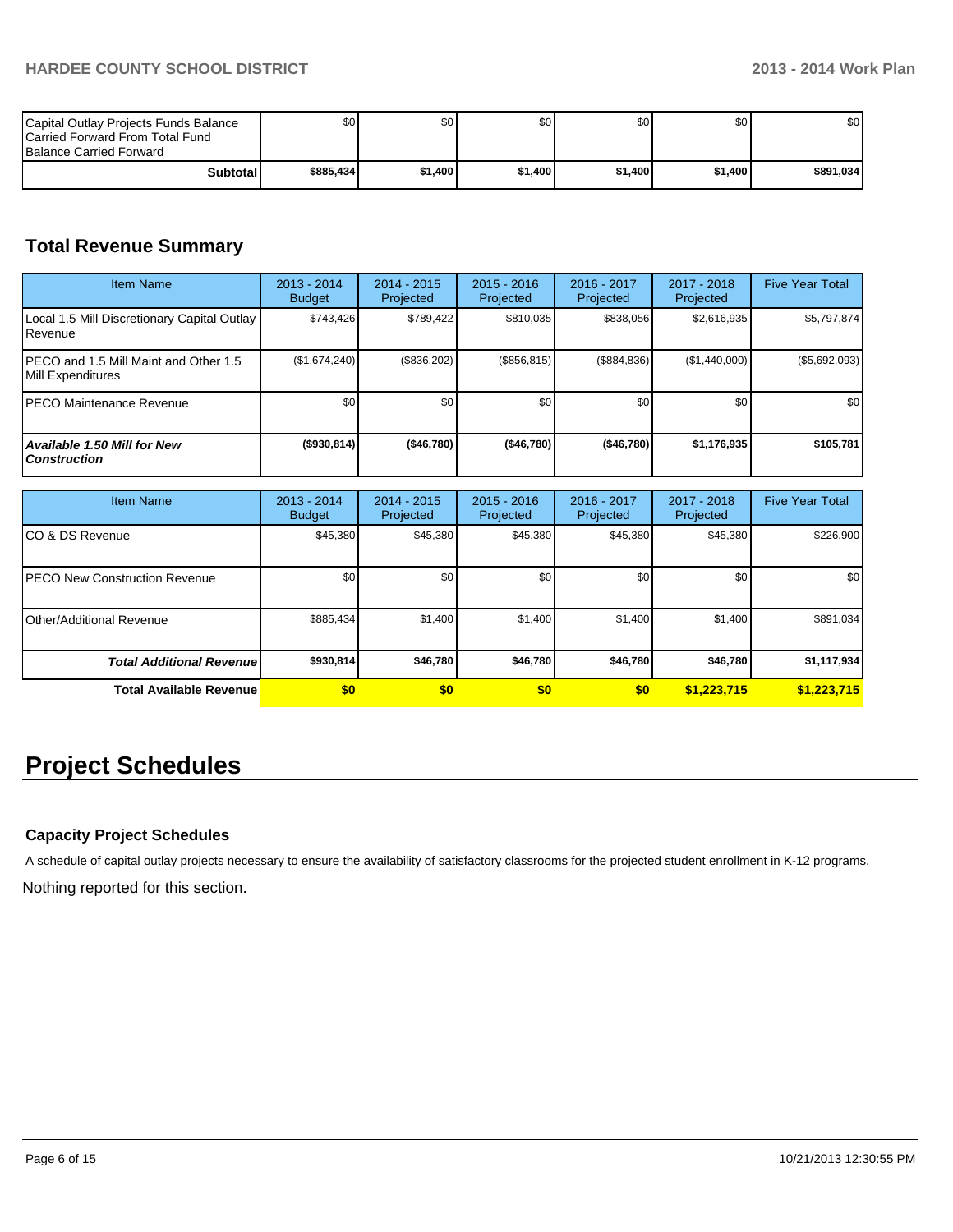| <b>Planned Cost:</b>     |  |  |  |
|--------------------------|--|--|--|
| <b>Student Stations:</b> |  |  |  |
| Total Classrooms:        |  |  |  |
| Gross Sq Ft:             |  |  |  |

#### **Other Project Schedules**

Major renovations, remodeling, and additions of capital outlay projects that do not add capacity to schools.

| <b>Project Description</b>                                                       | Location           | $2013 - 2014$<br>Actual Budget | 2014 - 2015<br>Projected | $2015 - 2016$<br>Projected | 2016 - 2017<br>Projected | 2017 - 2018<br>Projected | <b>Total</b>    | Funded |
|----------------------------------------------------------------------------------|--------------------|--------------------------------|--------------------------|----------------------------|--------------------------|--------------------------|-----------------|--------|
| Start renovating building 10 (10 WAUCHULA<br>classrooms) for elementary<br>luse. | <b>IELEMENTARY</b> | \$0 <sub>1</sub>               | \$0                      | \$0                        | \$0 I                    | \$1,223,715              | \$1,223,715 Yes |        |
|                                                                                  |                    | \$0                            | \$0                      | \$0                        | \$O I                    | \$1,223,715              | \$1,223,715     |        |

#### **Additional Project Schedules**

Any projects that are not identified in the last approved educational plant survey.

Nothing reported for this section.

#### **Non Funded Growth Management Project Schedules**

Schedule indicating which projects, due to planned development, that CANNOT be funded from current revenues projected over the next five years.

Nothing reported for this section.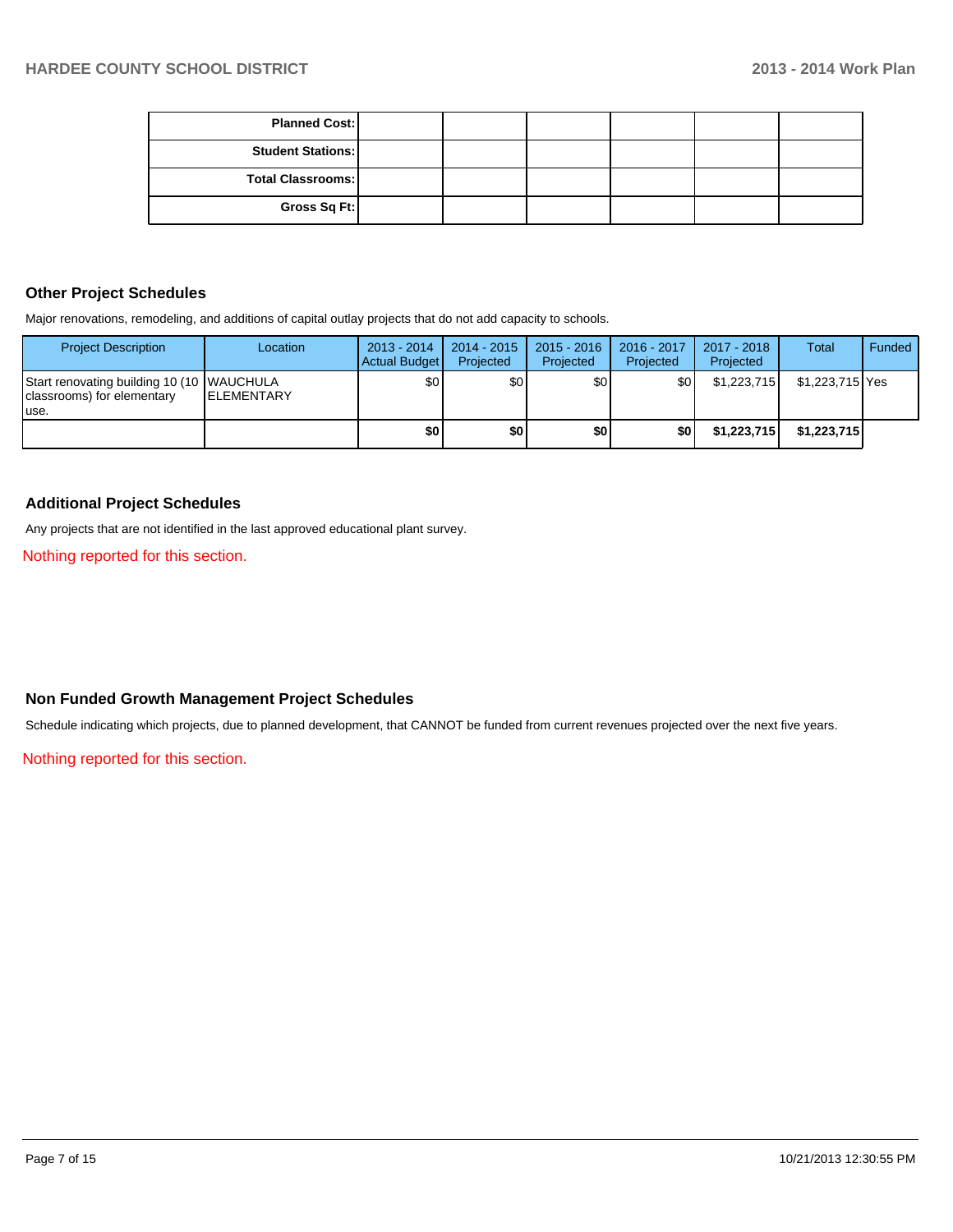## **Tracking**

#### **Capacity Tracking**

| Location                                                         | $2013 -$<br><b>2014 Satis.</b><br>Stu. Sta. | Actual<br>$2013 -$<br><b>2014 FISH</b><br>Capacity | Actual<br>$2012 -$<br>2013<br><b>COFTE</b> | # Class<br><b>Rooms</b> | Actual<br>Average<br>$2013 -$<br>2014 Class<br><b>Size</b> | Actual<br>$2013 -$<br>2014<br><b>Utilization</b> | <b>New</b><br>Stu.<br>Capacity | <b>New</b><br>Rooms to<br>be<br>Added/Re<br>moved | Projected<br>$2017 -$<br>2018<br><b>COFTE</b> | Projected<br>$2017 -$<br>2018<br><b>Utilization</b> | Projected<br>$2017 -$<br>2018 Class<br><b>Size</b> |
|------------------------------------------------------------------|---------------------------------------------|----------------------------------------------------|--------------------------------------------|-------------------------|------------------------------------------------------------|--------------------------------------------------|--------------------------------|---------------------------------------------------|-----------------------------------------------|-----------------------------------------------------|----------------------------------------------------|
| HARDEE SENIOR HIGH                                               | 1,657                                       | 1,574                                              | 1,247                                      | 69                      | 18                                                         | 79.00 %                                          | $\Omega$                       | $\Omega$                                          | 1,299                                         | 83.00 %                                             | 19                                                 |
| IHARDEE COMMUNITY<br><b>EDUCATION CENTER</b>                     | 25                                          | 37                                                 | $\Omega$                                   | 1                       | $\Omega$                                                   | 0.00%                                            | $\Omega$                       | $\Omega$                                          | 0                                             | 0.00%                                               | $\Omega$                                           |
| <b>IBOWLING GREEN</b><br>IELEMENTARY                             | 801                                         | 801                                                | 454                                        | 43                      | 11                                                         | 57.00 %                                          | 0                              | $\Omega$                                          | 417                                           | 52.00 %                                             | 10                                                 |
| IZOLFO ELEMENTARY                                                | 683                                         | 683                                                | 567                                        | 37                      | 15                                                         | 83.00 %                                          | U                              | $\Omega$                                          | 519                                           | 76.00 %                                             | 14                                                 |
| IWAUCHULA<br><b>IELEMENTARY</b>                                  | 1,190                                       | 1,190                                              | 725                                        | 62                      | 12                                                         | 61.00 %                                          | $\Omega$                       | $\Omega$                                          | 663                                           | 56.00 %                                             | 11                                                 |
| INORTH WAUCHULA<br>IELEMENTARY                                   | 648                                         | 648                                                | 520                                        | 36                      | 14                                                         | 80.00 %                                          | $\Omega$                       | $\Omega$                                          | 476                                           | 73.00 %                                             | 13                                                 |
| <b>HARDEE COUNTY</b><br>ICOMMUNITY &<br><b>RECREATION CENTER</b> | $\Omega$                                    | 0                                                  | O                                          | $\Omega$                | $\Omega$                                                   | 0.00%                                            | $\Omega$                       | $\Omega$                                          | $\Omega$                                      | 0.00%                                               | $\mathbf 0$                                        |
| IPIONEER ACADEMY                                                 | 85                                          | 85                                                 | 16                                         | 5                       | $\mathbf{3}$                                               | 19.00 %                                          | U                              | $\Omega$                                          | 16                                            | 19.00 %                                             | 3                                                  |
| HILLTOP<br>ELEMENTARY/HARDEE<br><b>JUNIOR HIGH</b>               | 1,969                                       | 1,772                                              | 1,551                                      | 90 <sup>°</sup>         | 17                                                         | 88.00 %                                          | $\Omega$                       | $\Omega$                                          | 1,510                                         | 85.00 %                                             | 17                                                 |
|                                                                  | 7,058                                       | 6,790                                              | 5,080                                      | 343                     | 15                                                         | 74.81 %                                          | 0                              | 0                                                 | 4,900                                         | 72.16%                                              | 14                                                 |

The COFTE Projected Total (4,900) for 2017 - 2018 must match the Official Forecasted COFTE Total (4,900 ) for 2017 - 2018 before this section can be completed. In the event that the COFTE Projected Total does not match the Official forecasted COFTE, then the Balanced Projected COFTE Table should be used to balance COFTE.

| Projected COFTE for 2017 - 2018 |       |  |  |  |
|---------------------------------|-------|--|--|--|
| Elementary (PK-3)               | 1,606 |  |  |  |
| Middle $(4-8)$                  | 1,976 |  |  |  |
| High (9-12)                     | 1,318 |  |  |  |
|                                 | 4,900 |  |  |  |

| <b>Grade Level Type</b> | <b>Balanced Projected</b><br>COFTE for 2017 - 2018 |
|-------------------------|----------------------------------------------------|
| Elementary (PK-3)       |                                                    |
| Middle $(4-8)$          |                                                    |
| High (9-12)             |                                                    |
|                         | 4,90 <sub>v</sub>                                  |

#### **Relocatable Replacement**

Number of relocatable classrooms clearly identified and scheduled for replacement in the school board adopted financially feasible 5-year district work program.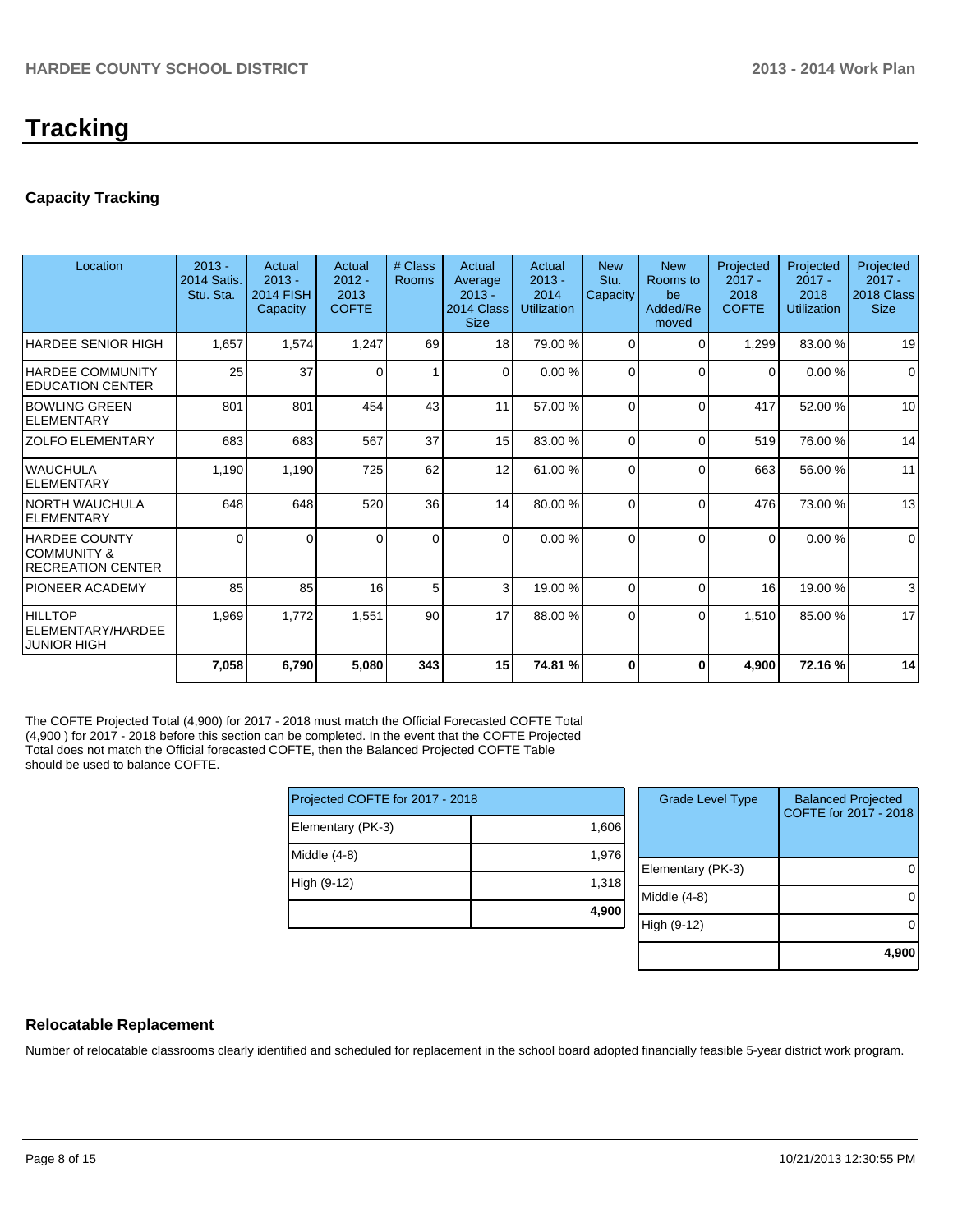| Location                                 | 2013<br>2014 | $2014 - 2015$ | $2015 - 2016$ | 2016 - 2017 | 2017<br>$-2018$ | Year 5 Total |
|------------------------------------------|--------------|---------------|---------------|-------------|-----------------|--------------|
| <b>Total Relocatable Replacements: I</b> | 0            |               | ŋ             |             |                 |              |

#### **Charter Schools Tracking**

Information regarding the use of charter schools.

Nothing reported for this section.

#### **Special Purpose Classrooms Tracking**

The number of classrooms that will be used for certain special purposes in the current year, by facility and type of classroom, that the district will, 1), not use for educational purposes, and 2), the co-teaching classrooms that are not open plan classrooms and will be used for educational purposes.

| School                                       | <b>School Type</b> | # of Elementary<br>K-3 Classrooms | # of Middle 4-8<br><b>Classrooms</b> | # of High $9-12$<br>Classrooms | # of $ESE$<br><b>Classrooms</b> | # of Combo<br><b>Classrooms</b> | Total<br>Classrooms |
|----------------------------------------------|--------------------|-----------------------------------|--------------------------------------|--------------------------------|---------------------------------|---------------------------------|---------------------|
| IHARDEE SENIOR HIGH                          | Educational        |                                   |                                      |                                |                                 |                                 |                     |
| <b>IBOWLING GREEN ELEMENTARY</b>             | Educational        |                                   |                                      |                                |                                 |                                 | 13                  |
| <b>INORTH WAUCHULA</b><br><b>IELEMENTARY</b> | Educational        |                                   |                                      |                                |                                 |                                 | $\overline{2}$      |
| <b>IPIONEER ACADEMY</b>                      | Educational        |                                   |                                      |                                |                                 |                                 | $\overline{2}$      |
| HILLTOP ELEMENTARY/HARDEE<br>IJUNIOR HIGH    | Educational        |                                   |                                      |                                |                                 |                                 | 5                   |
| <b>Total Educational Classrooms:</b>         |                    |                                   |                                      |                                |                                 | n                               | 29                  |

| School                               | School Type | $\parallel$ # of Elementary $\parallel$ # of Middle 4-8 $\parallel$ # of High 9-12<br><b>K-3 Classrooms L</b> | <b>Classrooms</b> | <b>Classrooms</b> | # of $ESE$<br><b>Classrooms</b> | # of Combo<br><b>Classrooms</b> | <b>Total</b><br><b>Classrooms</b> |
|--------------------------------------|-------------|---------------------------------------------------------------------------------------------------------------|-------------------|-------------------|---------------------------------|---------------------------------|-----------------------------------|
| <b>Total Co-Teaching Classrooms:</b> |             |                                                                                                               |                   |                   |                                 | 0                               | 0                                 |

#### **Infrastructure Tracking**

**Necessary offsite infrastructure requirements resulting from expansions or new schools. This section should include infrastructure information related to capacity project schedules and other project schedules (Section 4).**

Not Specified

**Proposed location of planned facilities, whether those locations are consistent with the comprehensive plans of all affected local governments, and recommendations for infrastructure and other improvements to land adjacent to existing facilities. Provisions of 1013.33(12), (13) and (14) and 1013.36 must be addressed for new facilities planned within the 1st three years of the plan (Section 5).**

Not Specified

**Consistent with Comp Plan?** No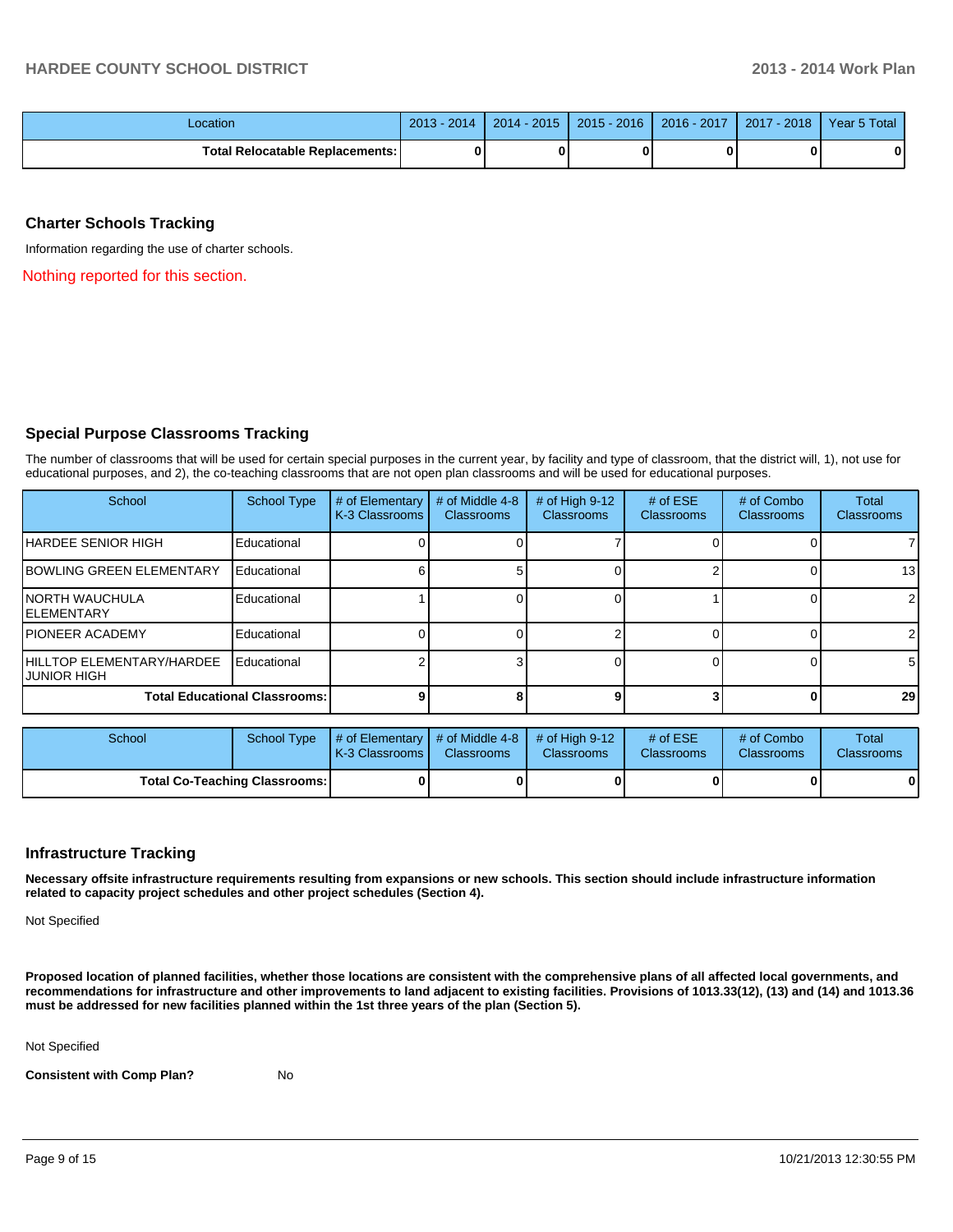#### **Net New Classrooms**

The number of classrooms, by grade level and type of construction, that were added during the last fiscal year.

| List the net new classrooms added in the 2012 - 2013 fiscal year.                                                                                       | List the net new classrooms to be added in the 2013 - 2014 fiscal<br>Ivear. |                            |                                |                        |                                                                        |                            |                                |                        |
|---------------------------------------------------------------------------------------------------------------------------------------------------------|-----------------------------------------------------------------------------|----------------------------|--------------------------------|------------------------|------------------------------------------------------------------------|----------------------------|--------------------------------|------------------------|
| "Classrooms" is defined as capacity carrying classrooms that are added to increase<br>capacity to enable the district to meet the Class Size Amendment. |                                                                             |                            |                                |                        | Totals for fiscal year 2013 - 2014 should match totals in Section 15A. |                            |                                |                        |
| Location                                                                                                                                                | $2012 - 2013$ #<br>Permanent                                                | $2012 - 2013$ #<br>Modular | $2012 - 2013$ #<br>Relocatable | $2012 - 2013$<br>Total | $2013 - 2014$ #<br>Permanent                                           | $2013 - 2014$ #<br>Modular | $2013 - 2014$ #<br>Relocatable | $2013 - 2014$<br>Total |
| Elementary (PK-3)                                                                                                                                       |                                                                             |                            |                                |                        |                                                                        |                            |                                | 0                      |
| Middle (4-8)                                                                                                                                            |                                                                             |                            |                                |                        |                                                                        |                            |                                | $\Omega$               |
| High (9-12)                                                                                                                                             |                                                                             |                            |                                |                        |                                                                        |                            |                                | $\Omega$               |
|                                                                                                                                                         |                                                                             |                            |                                |                        |                                                                        |                            | <sup>0</sup>                   | $\mathbf{0}$           |

#### **Relocatable Student Stations**

Number of students that will be educated in relocatable units, by school, in the current year, and the projected number of students for each of the years in the workplan.

| <b>Site</b>                                            | 2013 - 2014 | $2014 - 2015$ | $2015 - 2016$ | 2016 - 2017 | $2017 - 2018$ | 5 Year Average |
|--------------------------------------------------------|-------------|---------------|---------------|-------------|---------------|----------------|
| HILLTOP ELEMENTARY/HARDEE JUNIOR HIGH                  | 44          |               |               |             |               | 9              |
| IHARDEE SENIOR HIGH                                    | 250         | 250           | 250           | 250         | 250           | 250            |
| IHARDEE COMMUNITY EDUCATION CENTER                     | 25          | 25            | 25            | 25          | 25            | 25             |
| IBOWLING GREEN ELEMENTARY                              | 144         | 144           | 144           | 144         | 144           | 144            |
| <b>ZOLFO ELEMENTARY</b>                                |             | ∩             | ŋ             | $\Omega$    | 0             | $\overline{0}$ |
| WAUCHULA ELEMENTARY                                    | 126         | 126           | 126           | 126         | 126           | 126            |
| <b>INORTH WAUCHULA ELEMENTARY</b>                      |             | ი             | 0             | $\Omega$    | 0             | $\Omega$       |
| <b>PIONEER ACADEMY</b>                                 | 85          | 85            | 85            | 85          | 85            | 85             |
| HARDEE COUNTY COMMUNITY & RECREATION<br><b>ICENTER</b> | 0           | U             | 0             | $\Omega$    | 0             | $\Omega$       |
| Totals for HARDEE COUNTY SCHOOL DISTRICT               |             |               |               |             |               |                |
|                                                        |             |               |               |             |               |                |
| Total students in relocatables by year.                | 674         | 630           | 630           | 630         | 630           | 639            |
| Total number of COFTE students projected by year.      | 5,147       | 5,139         | 5,090         | 4,996       | 4,900         | 5,054          |
| Percent in relocatables by year.                       | 13%         | 12 %          | 12%           | 13 %        | 13 %          | 13 %           |

#### **Leased Facilities Tracking**

Exising leased facilities and plans for the acquisition of leased facilities, including the number of classrooms and student stations, as reported in the educational plant survey, that are planned in that location at the end of the five year workplan.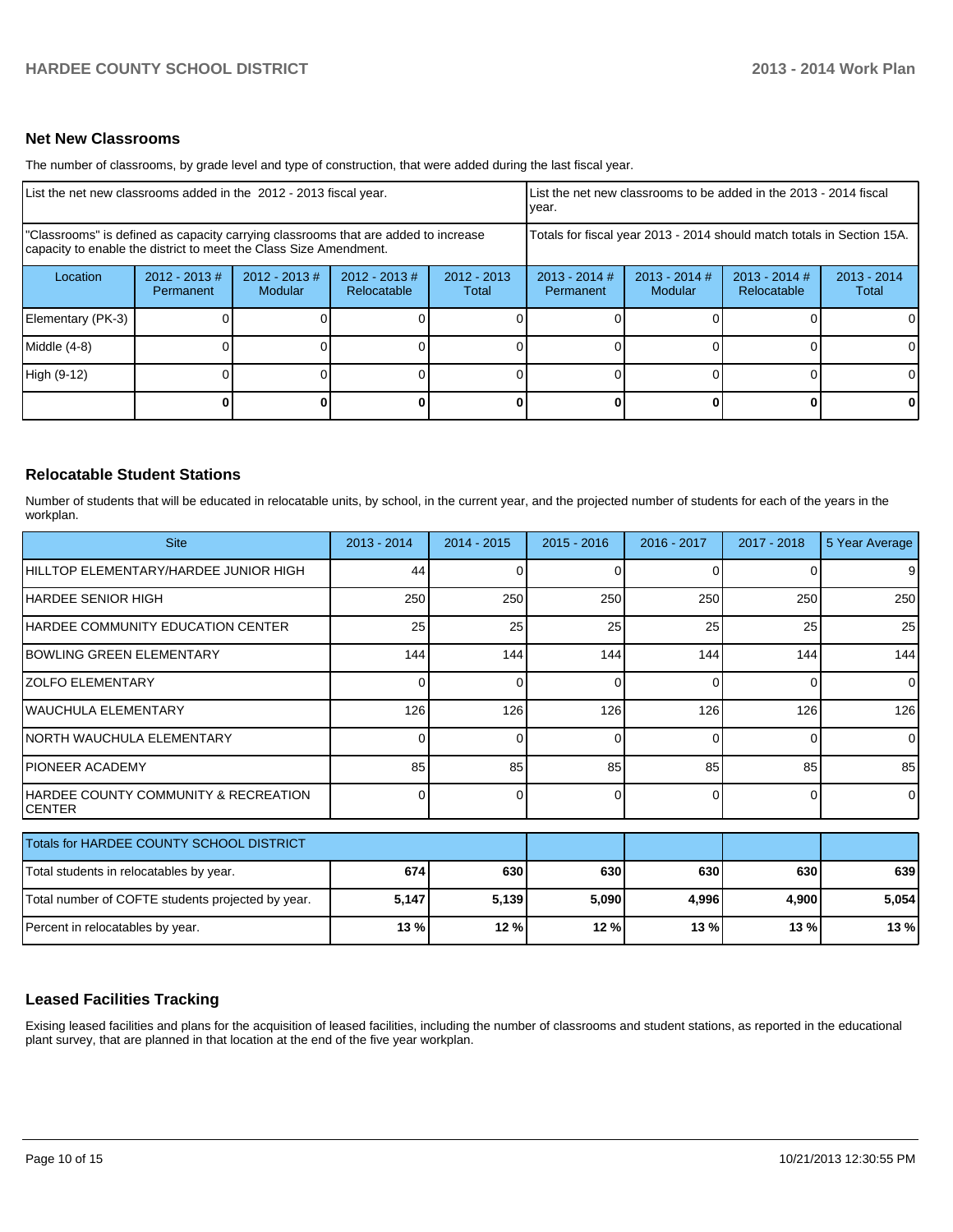#### **HARDEE COUNTY SCHOOL DISTRICT 2013 - 2014 Work Plan**

| Location                                        | # of Leased<br>Classrooms 2013 -<br>2014 | <b>FISH Student</b><br><b>Stations</b> | Owner            | # of Leased<br>Classrooms 2017 -<br>2018 | <b>FISH Student</b><br><b>Stations</b> |
|-------------------------------------------------|------------------------------------------|----------------------------------------|------------------|------------------------------------------|----------------------------------------|
| HARDEE COMMUNITY EDUCATION CENTER               |                                          |                                        | 25 Resun Leasing |                                          | 25                                     |
| IHARDEE SENIOR HIGH                             |                                          |                                        |                  |                                          | $\Omega$                               |
| BOWLING GREEN ELEMENTARY                        |                                          |                                        |                  |                                          | $\Omega$                               |
| <b>ZOLFO ELEMENTARY</b>                         |                                          |                                        |                  |                                          | 01                                     |
| WAUCHULA ELEMENTARY                             |                                          |                                        |                  |                                          | $\Omega$                               |
| NORTH WAUCHULA ELEMENTARY                       |                                          |                                        |                  |                                          | 01                                     |
| HARDEE COUNTY COMMUNITY & RECREATION<br>ICENTER |                                          |                                        |                  |                                          | 01                                     |
| IPIONEER ACADEMY                                |                                          |                                        |                  |                                          | $\Omega$                               |
| IHILLTOP ELEMENTARY/HARDEE JUNIOR HIGH          |                                          |                                        |                  |                                          | $\Omega$                               |
|                                                 |                                          | 25                                     |                  |                                          | 25                                     |

#### **Failed Standard Relocatable Tracking**

Relocatable units currently reported by school, from FISH, and the number of relocatable units identified as 'Failed Standards'.

Nothing reported for this section.

## **Planning**

#### **Class Size Reduction Planning**

**Plans approved by the school board that reduce the need for permanent student stations such as acceptable school capacity levels, redistricting, busing, year-round schools, charter schools, magnet schools, public-private partnerships, multitrack scheduling, grade level organization, block scheduling, or other alternatives.**

Hardee County School Board changed zoning for elementary school students in 2006-07 and 2007-08 to assign students to the new Hilltop Elementary school and to relieve overcrowding at other elementary schools.

Hardee County School Board remodeled building #8 and #9 for eight classrooms at Wauchula Elementary. The buildings had been used at the adiacent old Jr. High campus. The Board may remodel building #10 (10 classrooms) to increase capacity at Wauchula Elementary. Building #10 is currently vacant at the adjacent old Jr. High campus.

#### **School Closure Planning**

**Plans for the closure of any school, including plans for disposition of the facility or usage of facility space, and anticipated revenues.**

None.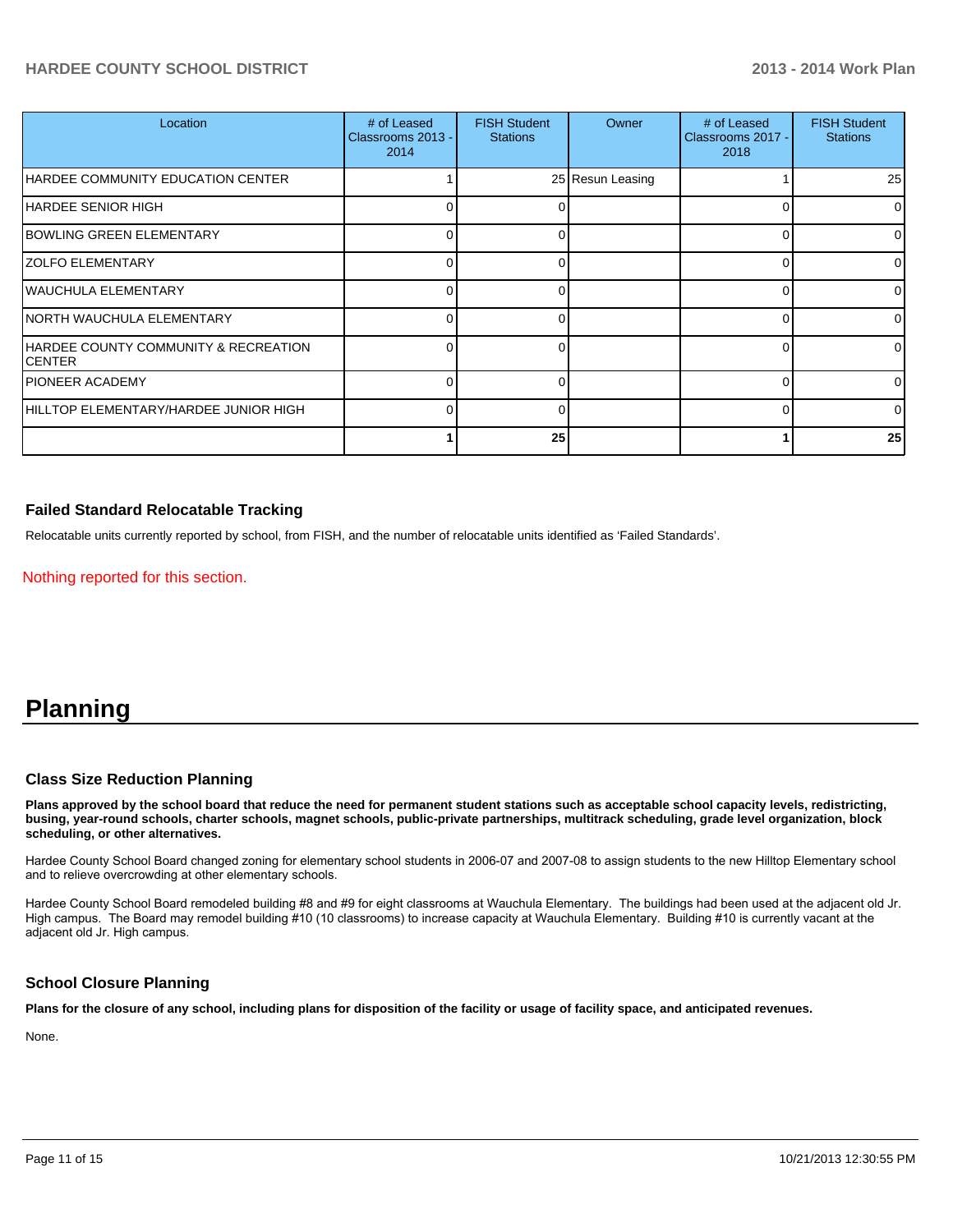Five Year Survey - Ten Year Capacity **10/21/2013** HARDEE COUNTY SCHOOL DISTRICT

**Schedule of capital outlay projects projected to ensure the availability of satisfactory student stations for the projected student enrollment in K - 12 programs for the future 5 years beyond the 5-year district facilities work program.**

No items meet the criteria.

Five Year Survey - Ten Year Infrastructure **10/21/2013** HARDEE COUNTY SCHOOL DISTRICT

**Proposed Location of Planned New, Remodeled, or New Additions to Facilities in 6 thru 10 out years (Section 28).**

#### No items meet the criteria.

**Plans for closure of any school, including plans for disposition of the facility or usage of facility space, and anticipated revenues in the 6 thru 10 out years (Section 29).**

No items meet the criteria.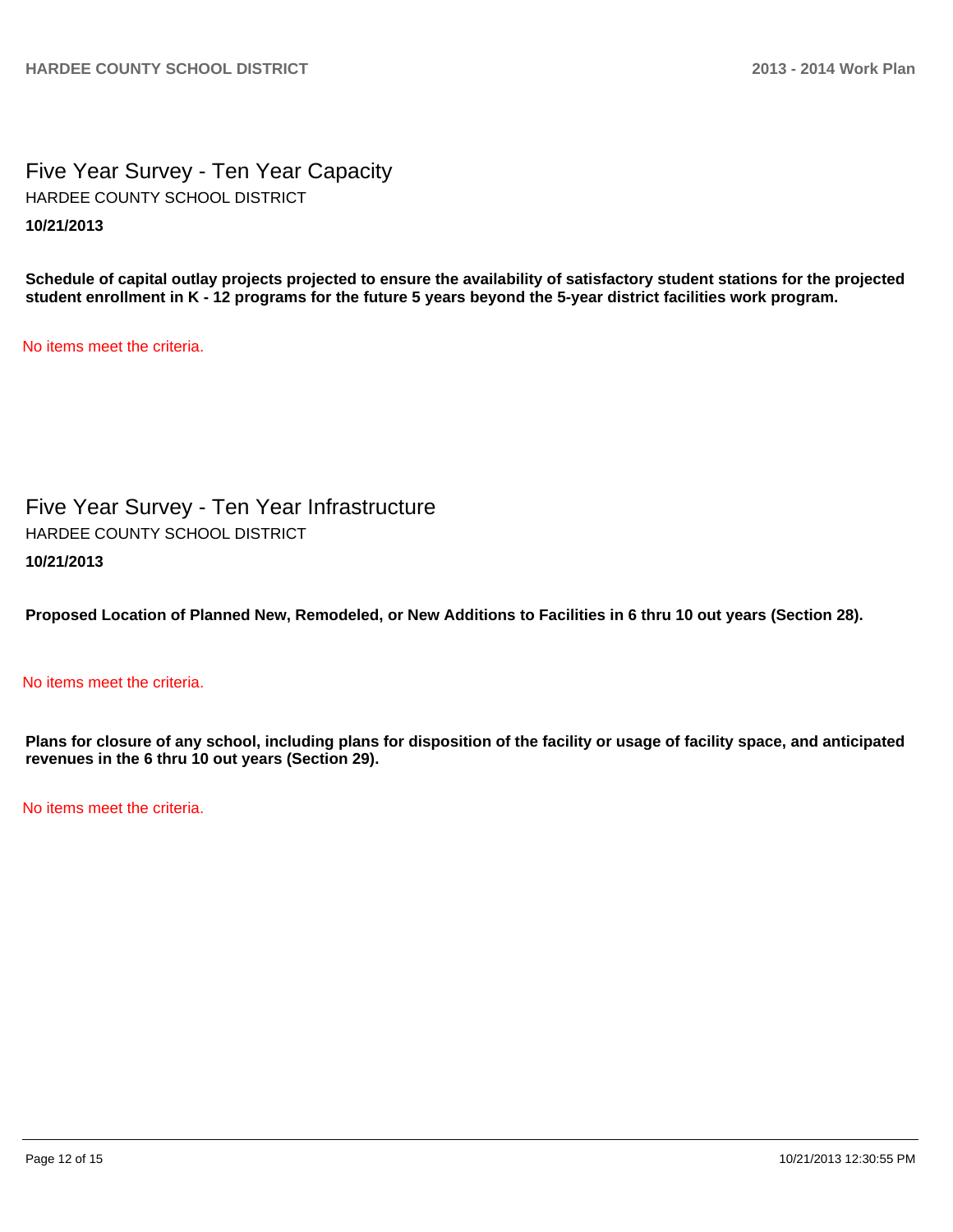### Five Year Survey - Ten Year Maintenance **10/21/2013** HARDEE COUNTY SCHOOL DISTRICT

**District projects and locations regarding the projected need for major renovation, repair, and maintenance projects within the district in years 6 - 10 beyond the projects plans detailed in the five years covered by the work plan.**

No items match the criteria.

## Five Year Survey - Ten Year Utilization

HARDEE COUNTY SCHOOL DISTRICT

**10/21/2013**

**Schedule of planned capital outlay projects identifying the standard grade groupings, capacities, and planned utilization rates of future educational facilities of the district for both permanent and relocatable facilities.**

| <b>Grade Level</b><br><b>Projections</b> | <b>FISH Student</b><br><b>Stations</b> | <b>Actual FISH</b><br>Capacity | Actual<br><b>COFTE</b> | Actual<br><b>Utilization</b> | Actual new<br><b>Student</b><br>Capacity to be<br>added/remove | Projected<br><b>COFTE</b> | Projected<br><b>Utilization</b> |
|------------------------------------------|----------------------------------------|--------------------------------|------------------------|------------------------------|----------------------------------------------------------------|---------------------------|---------------------------------|
| Elementary -<br>District Totals          | 3,578                                  | 3,578                          | 2,292.24               | 64.06 %                      |                                                                | 1,731                     | 48.38 %                         |
| Middle - District<br>Totals              | 1,969                                  | 1,772                          | 1,501.16               | 84.72 %                      |                                                                | 1,205                     | 68.00 %                         |
| High - District<br>Totals                | 1,842                                  | 1,749                          | 1,224.14               | 69.99 %                      |                                                                | 1,127                     | 64.44 %                         |
| Other - ESE, etc                         | 1,396                                  | 122                            | 16.19                  | 13.27 %                      |                                                                | 11                        | 9.02%                           |
|                                          | 8,785                                  | 7,221                          | 5,033.73               | 69.71 %                      |                                                                | 4,074                     | 56.42 %                         |

**Combination schools are included with the middle schools for student stations, capacity, COFTE and utilization purposes because these facilities all have a 90% utilization factor. Use this space to explain or define the grade groupings for combination schools.**

No comments to report.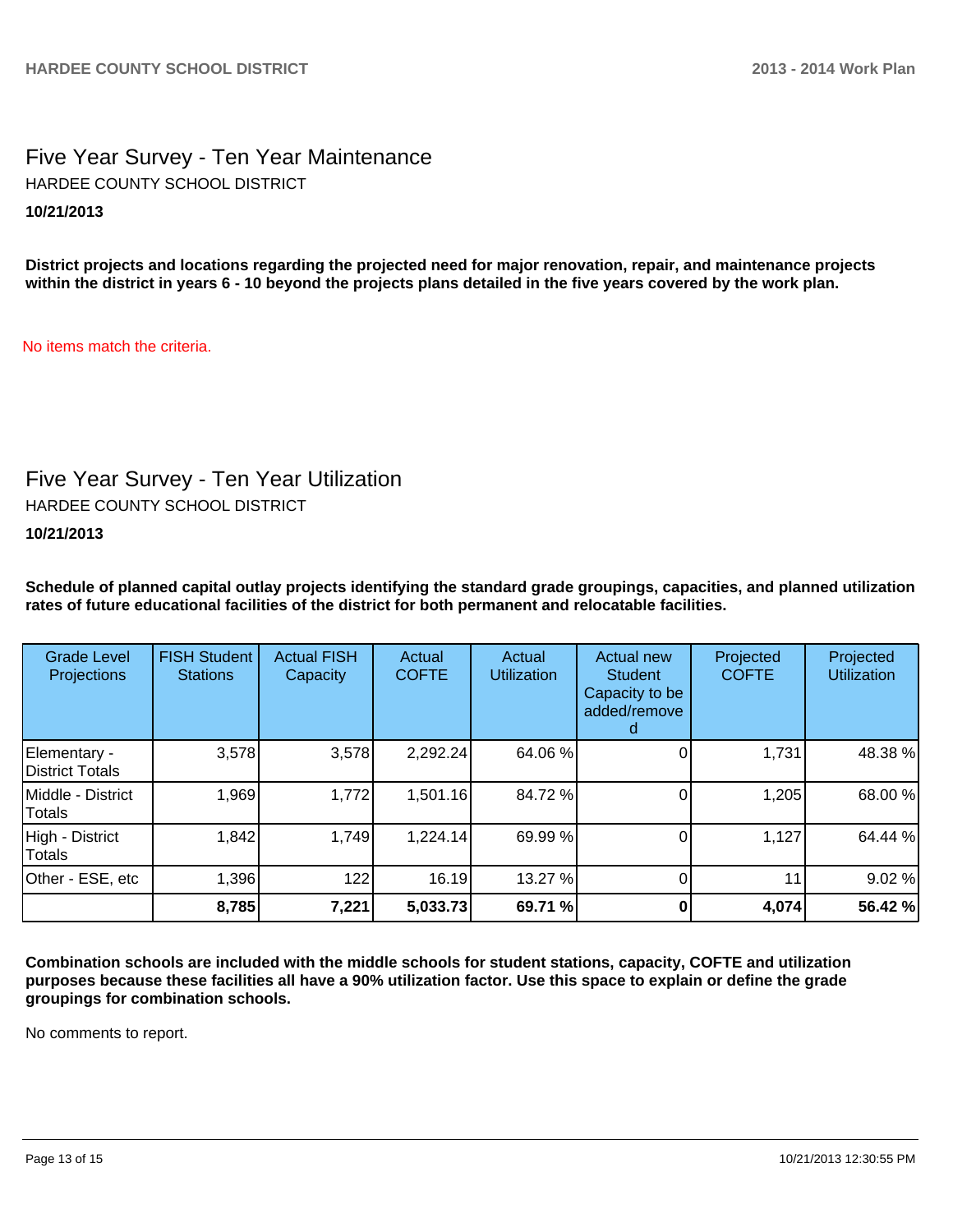Five Year Survey - Twenty Year Capacity **10/21/2013** HARDEE COUNTY SCHOOL DISTRICT

**Schedule of capital outlay projects projected to ensure the availability of satisfactory student stations for the projected student enrollment in K - 12 programs for the future 11 - 20 years beyond the 5-year district facilities work program.**

No items match the criteria.

Five Year Survey - Twenty Year Infrastructure **10/21/2013** HARDEE COUNTY SCHOOL DISTRICT

**Proposed Location of Planned New, Remodeled, or New Additions to Facilities in the 11 through 20 out years (Section 28).**

No items meet the criteria.

**Plans for closure of any school, including plans for disposition of the facility or usage of facility space, and anticipated revenues in the 11 through 20 out years (Section 29).**

No items meet the criteria.